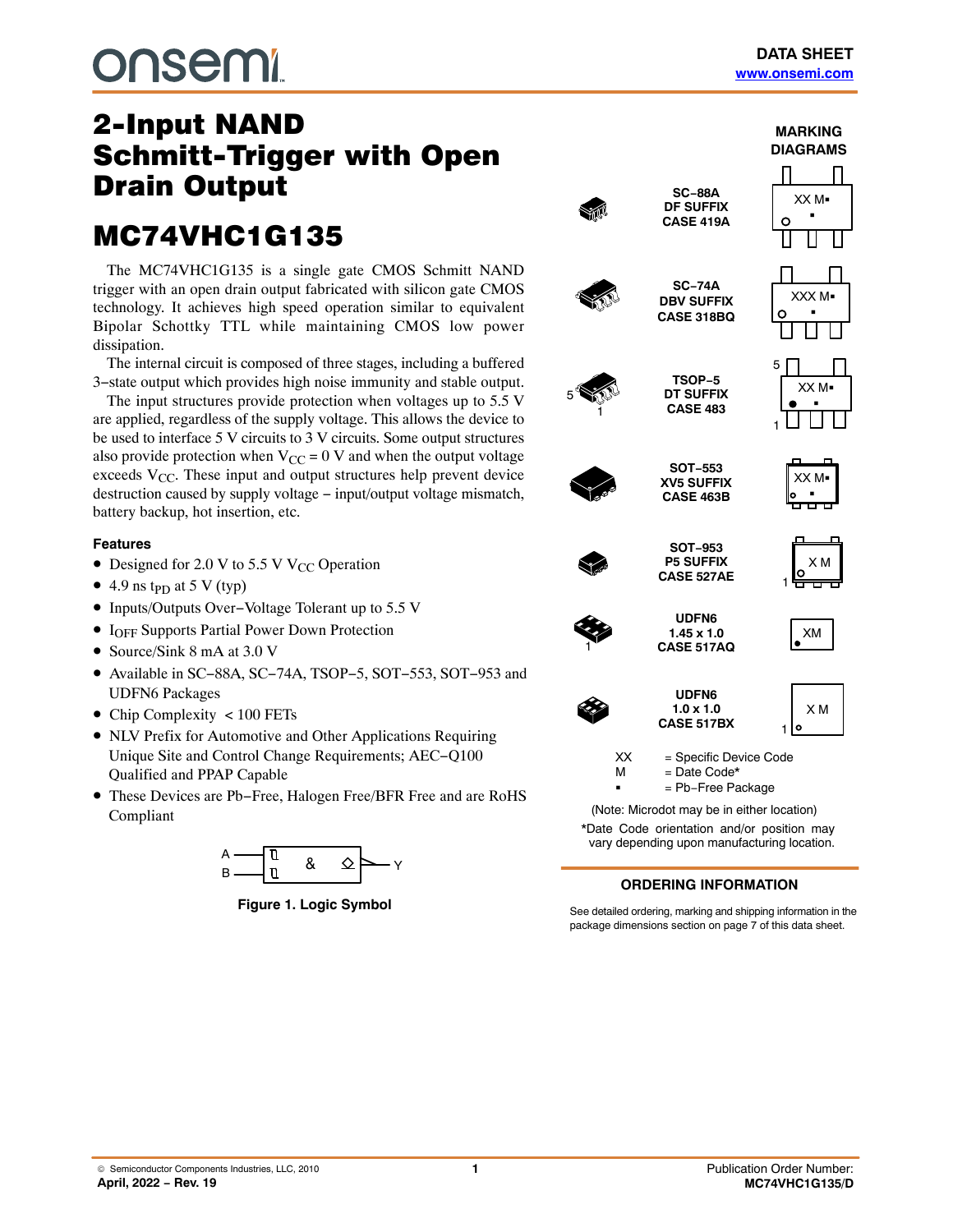





**PIN ASSIGNMENT (SC−88A/SOT−553/ TSOP−5/SC−74A)**

| Pin            | <b>Function</b> |
|----------------|-----------------|
|                | R               |
| $\overline{2}$ |                 |
| 3              | <b>GND</b>      |
|                |                 |
| ᄃ              | $V_{CC}$        |

#### **PIN ASSIGNMENT (SOT−953)**

**Figure 2. Pinout** (Top View)

| Pin | <b>Function</b> |  |  |
|-----|-----------------|--|--|
|     |                 |  |  |
| 2   | <b>GND</b>      |  |  |
| 3   | R               |  |  |
|     |                 |  |  |
| 5   | $V_{\rm CC}$    |  |  |

#### **PIN ASSIGNMENT (UDFN)**

| Pin            | <b>Function</b> |
|----------------|-----------------|
|                | B               |
| $\overline{2}$ | Α               |
| 3              | <b>GND</b>      |
|                |                 |
| 5              | <b>NC</b>       |
| 6              | $V_{\rm CC}$    |

#### **FUNCTION TABLE**

| Input | Output |   |
|-------|--------|---|
| A     | в      |   |
|       |        | Z |
|       | Н      | Z |
| н     |        | Z |
| ц     |        |   |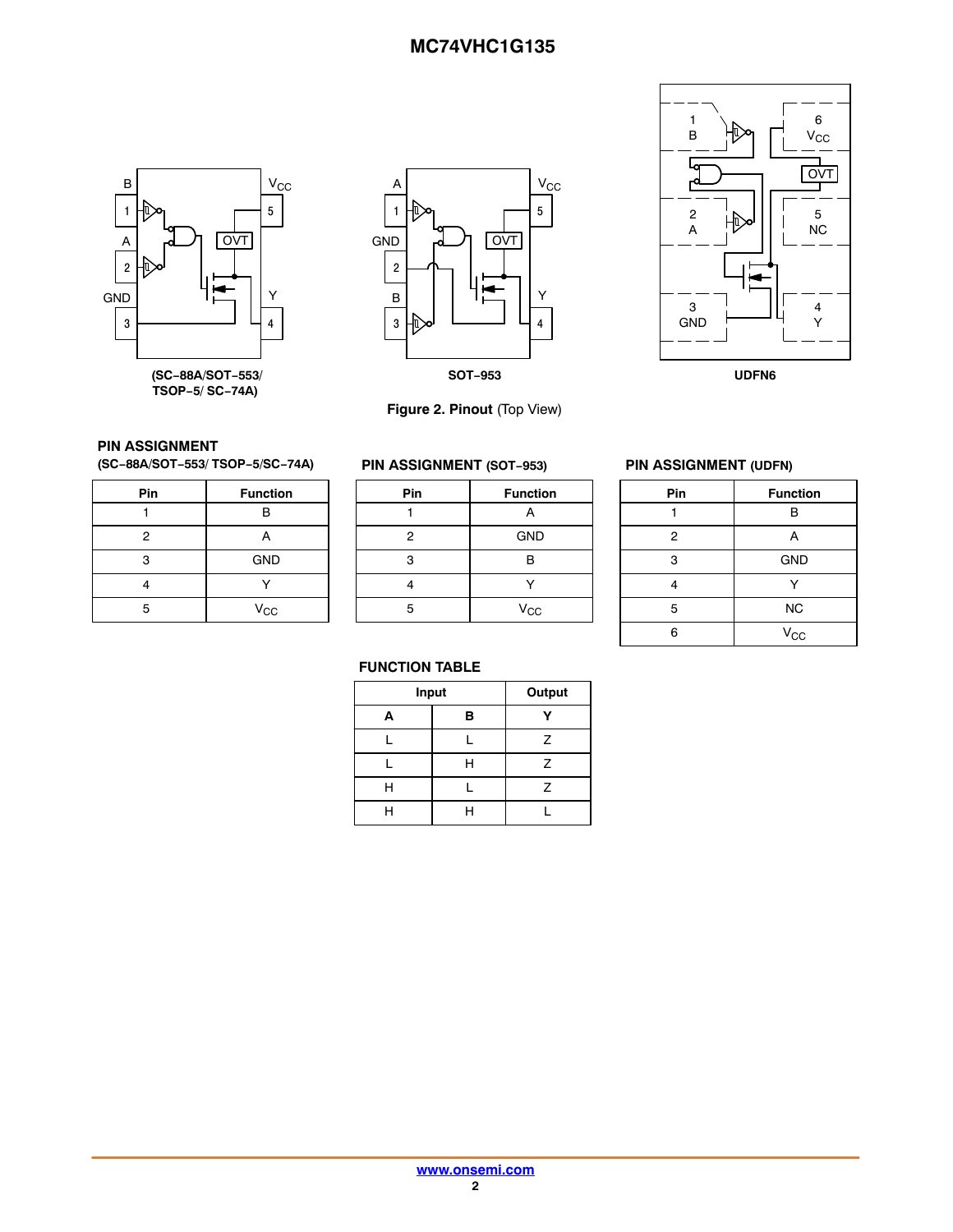#### **MAXIMUM RATINGS**

| Symbol                              |                                                | <b>Characteristics</b>                                                                                    | <b>Value</b>                                                     | Unit     |
|-------------------------------------|------------------------------------------------|-----------------------------------------------------------------------------------------------------------|------------------------------------------------------------------|----------|
| $V_{\rm CC}$                        | DC Supply Voltage                              | TSOP-5, SC-88A (NLV)<br>SC-74A, SC-88A, UDFN6, SOT-953                                                    | $-0.5$ to $+7.0$<br>$-0.5$ to $+6.5$                             | $\vee$   |
| $V_{IN}$                            | DC Input Voltage                               | TSOP-5, SC-88A (NLV)<br>SC-74A, SC-88A, UDFN6, SOT-953                                                    | $-0.5$ to $+7.0$<br>$-0.5$ to $+6.5$                             | $\vee$   |
| VOUT                                | DC Output Voltage (NLV)                        | 1 Gxx                                                                                                     | $-0.5$ to $V_{CC}$ + 0.5                                         | $\vee$   |
|                                     |                                                | 1GTxx<br>Active-Mode (High or Low State)<br>Tri-State Mode (Note 1)<br>Power-Down Mode ( $V_{CC} = 0 V$ ) | $-0.5$ to $V_{CC}$ + 0.5<br>$-0.5$ to $+7.0$<br>$-0.5$ to $+7.0$ |          |
|                                     | DC Output Voltage                              | Active-Mode (High or Low State)<br>Tri-State Mode (Note 1)<br>Power-Down Mode ( $V_{CC} = 0 V$ )          | $-0.5$ to $V_{CC}$ + 0.5<br>$-0.5$ to $+6.5$<br>$-0.5$ to $+6.5$ | $\vee$   |
| lικ                                 | DC Input Diode Current                         | $V_{IN} <$ GND                                                                                            | $-20$                                                            | mA       |
| $I_{OK}$                            | DC Output Diode Current (NLV)                  | $V_{OUT}$ > $V_{CC}$ , $V_{OUT}$ < GND<br>1 Gxx                                                           | ±20                                                              | mA       |
|                                     |                                                | $V_{OUT}$ < GND<br>1GTxx                                                                                  | $-20$                                                            |          |
|                                     | DC Output Diode Current                        | $-20$                                                                                                     | mA                                                               |          |
| $I_{\text{OUT}}$                    | DC Output Source/Sink Current                  | $+25$                                                                                                     | mA                                                               |          |
| I <sub>CC</sub> or I <sub>GND</sub> | DC Supply Current per Supply Pin or Ground Pin | $+50$                                                                                                     | mA                                                               |          |
| $T_{\rm STG}$                       | Storage Temperature Range                      | $-65$ to $+150$                                                                                           | $^{\circ}C$                                                      |          |
| $T_{L}$                             | Lead Temperature, 1 mm from Case for 10 secs   | 260                                                                                                       | $^{\circ}C$                                                      |          |
| $T_J$                               | Junction Temperature Under Bias                |                                                                                                           | $+150$                                                           | °C       |
| $\theta$ JA                         | Thermal Resistance (Note 2)                    | 377<br>320<br>254<br>154                                                                                  | °C/W                                                             |          |
| $P_D$                               | Power Dissipation in Still Air                 | 332<br>390<br>491<br>812                                                                                  | mW                                                               |          |
| <b>MSL</b>                          | Moisture Sensitivity                           |                                                                                                           | Level 1                                                          | $\equiv$ |
| $F_R$                               | <b>Flammability Rating</b>                     | Oxygen Index: 28 to 34                                                                                    | UL 94 V-0 @ 0.125 in                                             | $\equiv$ |
| <b>VESD</b>                         | ESD Withstand Voltage (Note 3)                 | Human Body Model<br><b>Charged Device Model</b>                                                           | 2000<br>1000                                                     | $\vee$   |
| Latchup                             | Latchup Performance (Note 4)                   |                                                                                                           | ±100                                                             | mA       |

Stresses exceeding those listed in the Maximum Ratings table may damage the device. If any of these limits are exceeded, device functionality should not be assumed, damage may occur and reliability may be affected.

1. Applicable to devices with outputs that may be tri−stated.

2. Measured with minimum pad spacing on an FR4 board, using 10mm−by−1inch, 2 ounce copper trace no air flow per JESD51−7.

3. HBM tested to ANSI/ESDA/JEDEC JS−001−2017. CDM tested to EIA/JESD22−C101−F. JEDEC recommends that ESD qualification to EIA/JESD22−A115−A (Machine Model) be discontinued per JEDEC/JEP172A.

4. Tested to EIA/JESD78 Class II.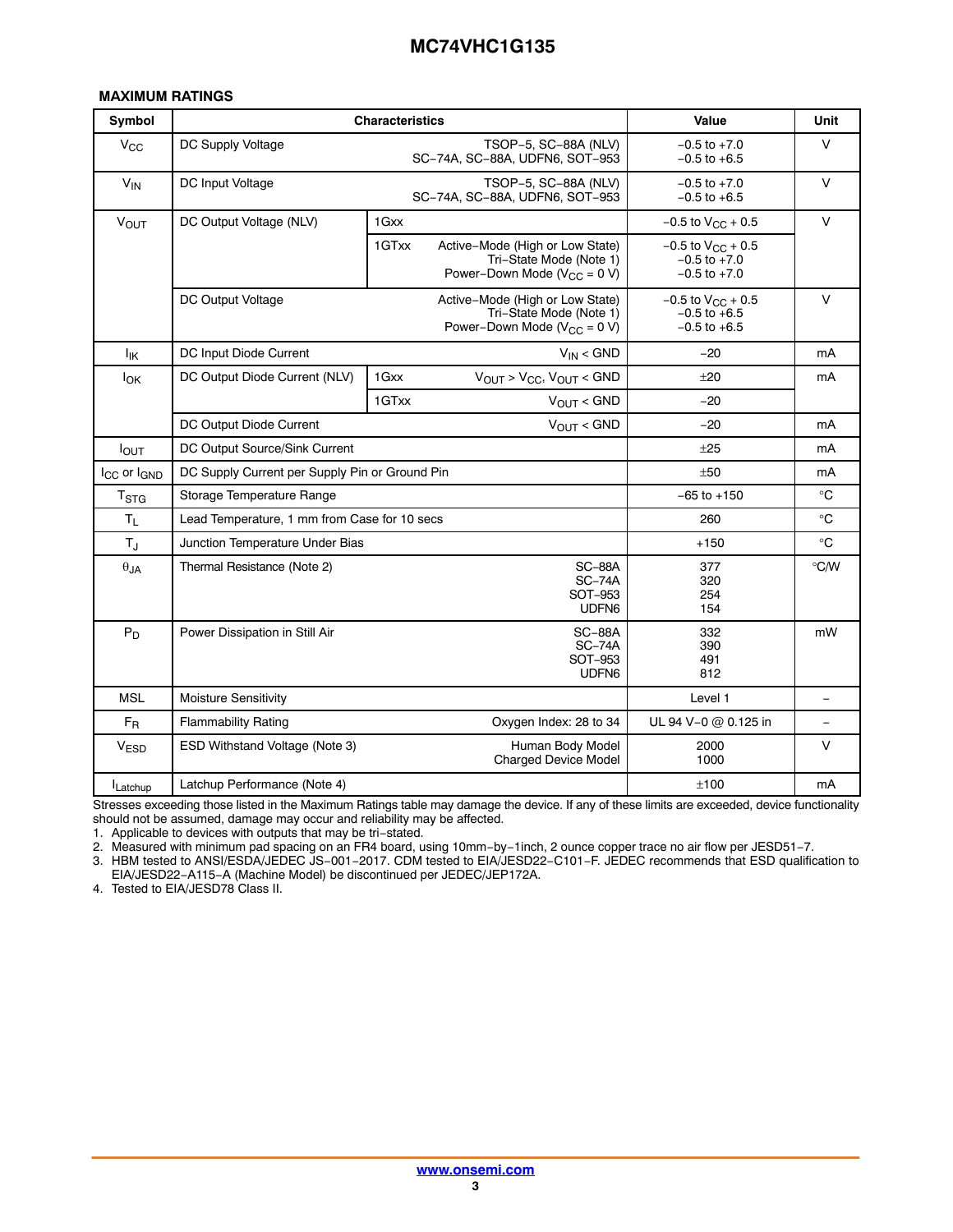#### **RECOMMENDED OPERATING CONDITIONS**

| Symbol           | <b>Characteristics</b>             | Min                                                                                                                                                     | Max                                  | Unit                                         |        |
|------------------|------------------------------------|---------------------------------------------------------------------------------------------------------------------------------------------------------|--------------------------------------|----------------------------------------------|--------|
| $V_{\rm CC}$     | Positive DC Supply Voltage         |                                                                                                                                                         |                                      | 5.5                                          | V      |
| $V_{IN}$         | DC Input Voltage                   | 0                                                                                                                                                       | 5.5                                  | $\vee$                                       |        |
| $V_{\text{OUT}}$ | DC Output Voltage (NLV)            | 1 Gxx                                                                                                                                                   | 0                                    | $V_{\rm CC}$                                 | $\vee$ |
|                  |                                    | 1GTxx<br>Active-Mode (High or Low State)<br>Tri-State Mode (Note NO TAG)<br>Power-Down Mode ( $V_{CC}$ = 0 V)                                           | 0<br>0<br>$\mathbf 0$                | $V_{\rm CC}$<br>5.5<br>5.5                   |        |
|                  | DC Output Voltage                  | Active-Mode (High or Low State)<br>Tri-State Mode (Note NO TAG)<br>Power-Down Mode ( $V_{CC}$ = 0 V)                                                    | 0<br>0<br>$\Omega$                   | $V_{\rm CC}$<br>5.5<br>5.5                   | v      |
| <b>TA</b>        | <b>Operating Temperature Range</b> |                                                                                                                                                         |                                      |                                              | °C     |
| $t_r$ , $t_f$    | Input Rise and Fall Time           | TSOP-5, SC-88A (NLV)<br>$V_{\text{CC}}$ = 3.0 V to 3.6 V<br>$V_{\text{CC}}$ = 4.5 V to 5.5 V                                                            | 0<br>$\mathbf 0$                     | No Limit<br>No Limit                         | ns/V   |
|                  | Input Rise and Fall Time           | SC-74A, SC-88A, UDFN6, SOT-953<br>$V_{\text{CC}} = 2.0 V$<br>$V_{\text{CC}}$ = 2.3 V to 2.7 V<br>$V_{CC}$ = 3.0 V to 3.6 V<br>$V_{CC}$ = 4.5 V to 5.5 V | 0<br>0<br>$\mathbf 0$<br>$\mathbf 0$ | No Limit<br>No Limit<br>No Limit<br>No Limit |        |

Functional operation above the stresses listed in the Recommended Operating Ranges is not implied. Extended exposure to stresses beyond the Recommended Operating Ranges limits may affect device reliability.

|  | DC ELECTRICAL CHARACTERISTICS |
|--|-------------------------------|
|  |                               |

|              |                                                     |                                                   | $V_{\rm CC}$      |                                       | $T_A = 25^{\circ}C$  |                      |                                                           | $-40^{\circ}C \leq T_A \leq 85^{\circ}C$                                         |                                                                       | $-55^{\circ}C \leq T_A \leq 125^{\circ}C$                        |             |
|--------------|-----------------------------------------------------|---------------------------------------------------|-------------------|---------------------------------------|----------------------|----------------------|-----------------------------------------------------------|----------------------------------------------------------------------------------|-----------------------------------------------------------------------|------------------------------------------------------------------|-------------|
| Symbol       | <b>Parameter</b>                                    | <b>Test Conditions</b>                            | (V)               | <b>Min</b>                            | Typ                  | Max                  | <b>Min</b>                                                | Max                                                                              | <b>Min</b>                                                            | <b>Max</b>                                                       | <b>Unit</b> |
| $V_{T+}$     | Positive Input<br><b>Threshold Voltage</b><br>(NLV) |                                                   | 3.0<br>4.5<br>5.5 | 1.2<br>1.75<br>2.15                   | 2.0<br>3.0<br>3.6    | 2.2<br>3.15<br>3.85  | $\equiv$<br>$\equiv$<br>$\qquad \qquad -$                 | 2.2<br>3.15<br>3.85                                                              | $\equiv$<br>$\equiv$<br>$\equiv$                                      | 2.2<br>3.15<br>3.85                                              | $\vee$      |
|              | Positive Input<br><b>Threshold Voltage</b>          |                                                   | 3.0<br>4.5<br>5.5 | $\frac{1}{2}$<br>$\equiv$<br>$\equiv$ | 2.0<br>3.0<br>3.6    | 2.2<br>3.15<br>3.85  | $\qquad \qquad -$<br>$\overline{\phantom{m}}$<br>$\equiv$ | 2.2<br>3.15<br>3.85                                                              | $\equiv$<br>$\overline{\phantom{0}}$<br>$\equiv$                      | 2.2<br>3.15<br>3.85                                              | $\vee$      |
| $V_{T-}$     | Negative Input<br><b>Threshold Voltage</b><br>(NLV) |                                                   | 3.0<br>4.5<br>5.5 | 0.9<br>1.35<br>1.65                   | 1.5<br>2.3<br>2.9    | 1.9<br>2.75<br>3.35  | 0.9<br>1.35<br>1.65                                       | $\equiv$<br>$\qquad \qquad =$<br>$\qquad \qquad -$                               | 0.9<br>1.35<br>1.65                                                   | $\equiv$<br>$\overline{\phantom{m}}$<br>$\overline{\phantom{m}}$ | $\vee$      |
|              | Negative Input<br><b>Threshold Voltage</b>          |                                                   | 3.0<br>4.5<br>5.5 | 0.9<br>1.35<br>1.65                   | 1.5<br>2.3<br>2.9    | $\equiv$<br>$\equiv$ | 0.9<br>1.35<br>1.65                                       | $\overline{\phantom{0}}$<br>$\overline{\phantom{0}}$<br>$\overline{\phantom{0}}$ | 0.9<br>1.35<br>1.65                                                   | $\equiv$<br>$\overline{\phantom{m}}$<br>$\equiv$                 | $\vee$      |
| $V_H$        | <b>Hysteresis Voltage</b>                           |                                                   | 3.0<br>4.5<br>5.5 | 0.30<br>0.40<br>0.50                  | 0.85<br>1.05<br>1.20 | 1.60<br>2.00<br>2.25 | 0.30<br>0.40<br>0.50                                      | 1.60<br>2.00<br>2.25                                                             | 0.30<br>0.40<br>0.50                                                  | 1.60<br>2.00<br>2.25                                             | $\vee$      |
| $V_{OL}$     | Maximum<br>Low-Level Output<br>Voltage              | $V_{IN} = V_{IH}$ or $V_{IL}$<br>$I_{OL}$ = 50 µA | 2.0<br>3.0<br>4.5 | $\equiv$<br>$\equiv$<br>$\equiv$      | 0.0<br>0.0<br>0.0    | 0.1<br>0.1<br>0.1    | $\equiv$<br>$\equiv$<br>$\overline{\phantom{m}}$          | 0.1<br>0.1<br>0.1                                                                | $\overline{\phantom{0}}$<br>$\overline{\phantom{m}}$<br>$\frac{1}{2}$ | 0.1<br>0.1<br>0.1                                                | $\vee$      |
|              |                                                     | $I_{OL} = 4 mA$<br>$I_{OL}$ = 8 mA                | 3.0<br>4.5        | $\equiv$<br>$\equiv$                  | $\equiv$<br>$\equiv$ | 0.36<br>0.36         | $\equiv$<br>$\qquad \qquad -$                             | 0.44<br>0.44                                                                     | $\equiv$<br>$\equiv$                                                  | 0.52<br>0.52                                                     | $\vee$      |
| $I_{IN}$     | Maximum Input<br>Leakage Current                    | $V_{IN}$ = 5.5 V or<br><b>GND</b>                 | 2.0<br>to 5.5     | $\equiv$                              | $\equiv$             | ±0.1                 | $\equiv$                                                  | ±1.0                                                                             | $\equiv$                                                              | ±1.0                                                             | μA          |
| $I_{\rm CC}$ | <b>Maximum Quiescent</b><br><b>Supply Current</b>   | $V_{IN}$ = $V_{CC}$ or<br><b>GND</b>              | 5.5               |                                       |                      | 1.0                  | $\equiv$                                                  | 20                                                                               |                                                                       | 40                                                               | μA          |
| $I_{OFF}$    | Power Off Leakage<br>Current (NLV)                  | $V_{IN}$ = 5.5 V                                  | 0.0               |                                       |                      | 1.0                  |                                                           | 10                                                                               |                                                                       | 10                                                               | $\mu$ A     |
|              | Power Off Leakage<br>Current                        | $V_{IN}$ = 5.5 V or<br>$V_{\text{OUT}} = 5.5 V$   | 0.0               | $=$                                   | -                    | 1.0                  | $\equiv$                                                  | 10                                                                               |                                                                       | 10                                                               | μA          |

Product parametric performance is indicated in the Electrical Characteristics for the listed test conditions, unless otherwise noted. Product performance may not be indicated by the Electrical Characteristics if operated under different conditions.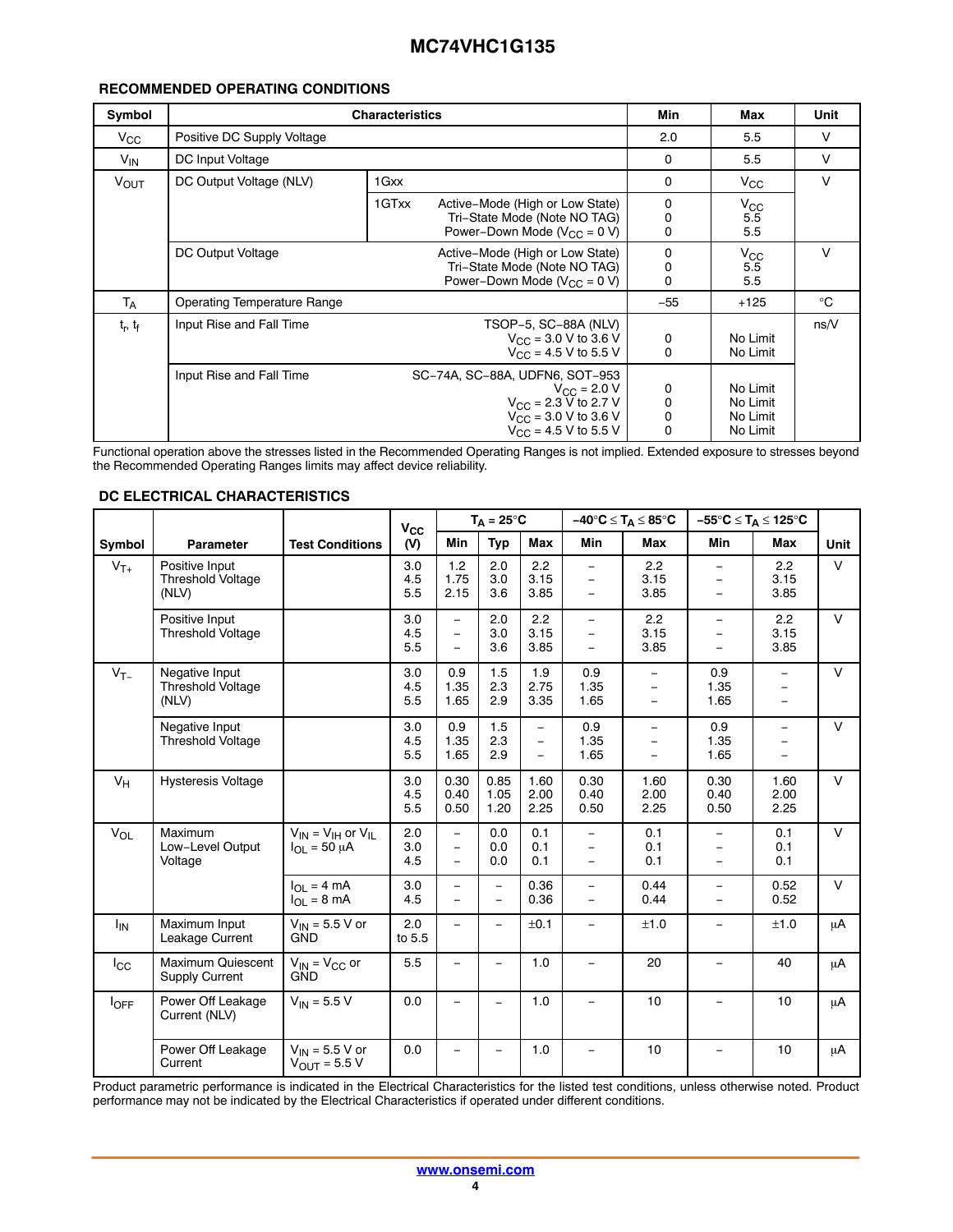#### **AC ELECTRICAL CHARACTERISTICS**

| <b>Typ</b><br>Min<br>Max<br>Min<br>Min<br>Max<br>Max<br>Unit<br>$V_{CC}$ (V)<br><b>Conditions</b><br>Symbol<br>Parameter<br>Propagation Delay,<br>$C_L = 15 pF$<br>3.0 to 3.6<br>7.6<br>11.9<br>16.1<br>14.0<br>ns<br>t <sub>PZL</sub><br>$\equiv$<br>$\equiv$<br>$\sim$<br>$(A \text{ or } B)$ to Y<br>$C_L = 50$ pF<br>15.4<br>10.1<br>17.5<br>19.6<br>$\overline{\phantom{a}}$<br>$\equiv$<br>$\overline{\phantom{a}}$<br>(Figures 3 and 4)<br>$C_L = 15 pF$<br>4.5 to 5.5<br>7.7<br>9.0<br>4.9<br>10.3<br>$\equiv$<br>$\equiv$<br>$\sim$<br>9.7<br>$C_1 = 50$ pF<br>12.3<br>6.4<br>11.0<br>$\overline{\phantom{a}}$<br>$\qquad \qquad -$<br>$\sim$<br>Propagation Delay,<br>$C_L = 15 pF$<br>3.0 to 3.6<br>7.6<br>11.9<br>16.1<br>14.0<br>t <sub>PLZ</sub><br>ns<br>$-$<br>$\overline{\phantom{a}}$<br>$\sim$<br>$(A \text{ or } B)$ to Y<br>$C_L = 50$ pF<br>15.4<br>10.1<br>17.5<br>19.6<br>$\equiv$<br>$\sim$<br>$\overline{\phantom{a}}$<br>(Figures 3 and 4)<br>7.7<br>$C_1 = 15 pF$<br>4.5 to 5.5<br>9.0<br>10.3<br>4.9<br>$\equiv$<br>$\overline{\phantom{a}}$<br>$\sim$ |
|-------------------------------------------------------------------------------------------------------------------------------------------------------------------------------------------------------------------------------------------------------------------------------------------------------------------------------------------------------------------------------------------------------------------------------------------------------------------------------------------------------------------------------------------------------------------------------------------------------------------------------------------------------------------------------------------------------------------------------------------------------------------------------------------------------------------------------------------------------------------------------------------------------------------------------------------------------------------------------------------------------------------------------------------------------------------------------------|
|                                                                                                                                                                                                                                                                                                                                                                                                                                                                                                                                                                                                                                                                                                                                                                                                                                                                                                                                                                                                                                                                                     |
|                                                                                                                                                                                                                                                                                                                                                                                                                                                                                                                                                                                                                                                                                                                                                                                                                                                                                                                                                                                                                                                                                     |
|                                                                                                                                                                                                                                                                                                                                                                                                                                                                                                                                                                                                                                                                                                                                                                                                                                                                                                                                                                                                                                                                                     |
|                                                                                                                                                                                                                                                                                                                                                                                                                                                                                                                                                                                                                                                                                                                                                                                                                                                                                                                                                                                                                                                                                     |
|                                                                                                                                                                                                                                                                                                                                                                                                                                                                                                                                                                                                                                                                                                                                                                                                                                                                                                                                                                                                                                                                                     |
|                                                                                                                                                                                                                                                                                                                                                                                                                                                                                                                                                                                                                                                                                                                                                                                                                                                                                                                                                                                                                                                                                     |
|                                                                                                                                                                                                                                                                                                                                                                                                                                                                                                                                                                                                                                                                                                                                                                                                                                                                                                                                                                                                                                                                                     |
|                                                                                                                                                                                                                                                                                                                                                                                                                                                                                                                                                                                                                                                                                                                                                                                                                                                                                                                                                                                                                                                                                     |
| $C_1 = 50$ pF<br>9.7<br>12.3<br>6.4<br>11.0<br>$\qquad \qquad -$<br>$\overline{\phantom{m}}$<br>$\overline{\phantom{0}}$                                                                                                                                                                                                                                                                                                                                                                                                                                                                                                                                                                                                                                                                                                                                                                                                                                                                                                                                                            |
| pF<br>$C_{\text{IN}}$<br>Maximum Input<br>5.0<br>10<br>10<br>10<br>$\qquad \qquad -$<br>$\overline{\phantom{0}}$<br>Capacitance                                                                                                                                                                                                                                                                                                                                                                                                                                                                                                                                                                                                                                                                                                                                                                                                                                                                                                                                                     |
| Typical @ 25°C, $V_{CC}$ = 5.0 V                                                                                                                                                                                                                                                                                                                                                                                                                                                                                                                                                                                                                                                                                                                                                                                                                                                                                                                                                                                                                                                    |

5. C<sub>PD</sub> is defined as the value of the internal equivalent capacitance which is calculated from the operating current consumption without load.<br>Average operating current can be obtained by the equation:  $I_{CC(OPR)} = C_{PD} \cdot V_{CC$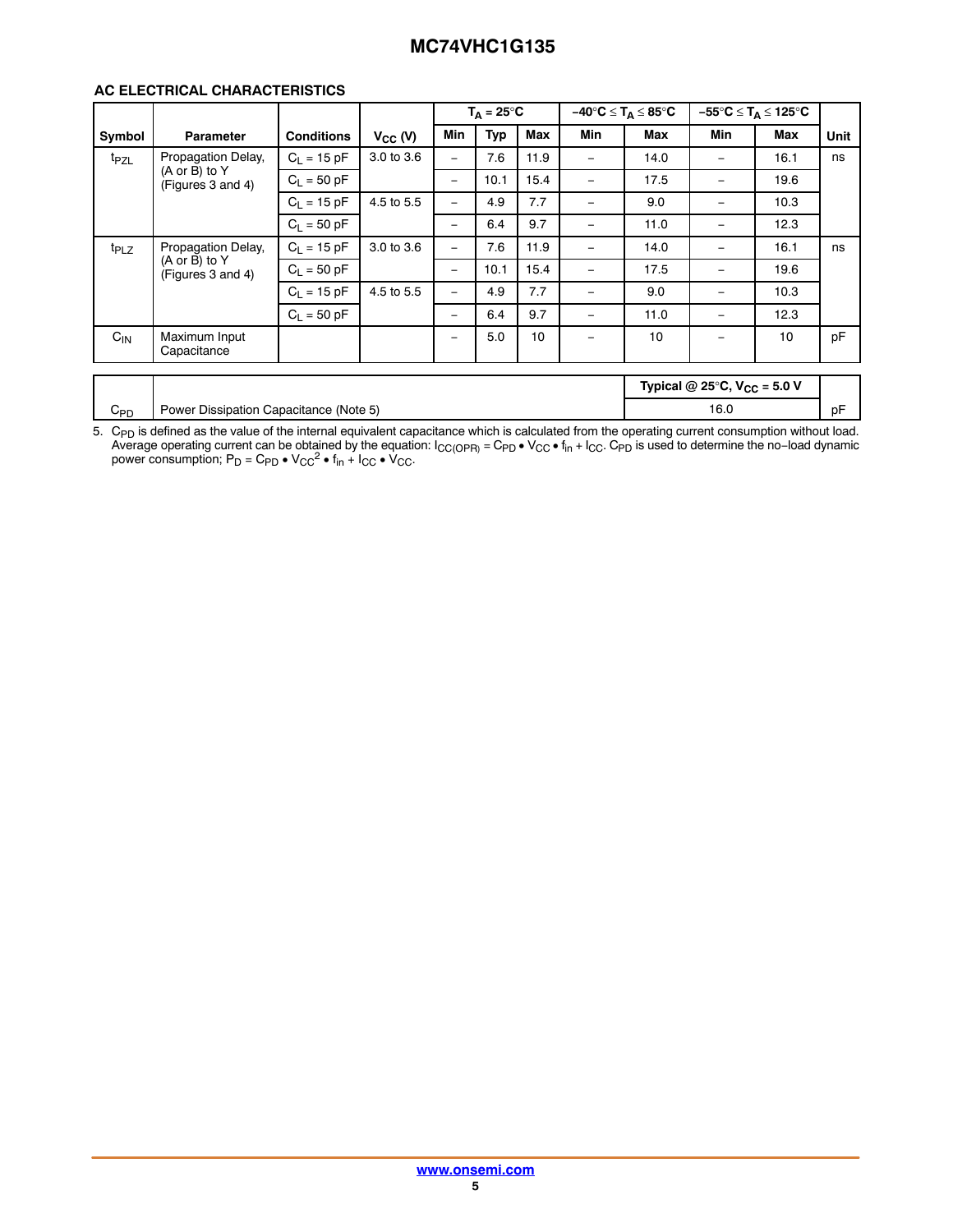<span id="page-5-0"></span>

 $R_{\text{I}}$  is  $Z_{\text{OUT}}$  of pulse generator (typically 50  $\Omega$ )

 $f = 1$  MHz

| Test                  | <b>Switch</b><br><b>Position</b> | $C_1$ , pF                   | $R_L, \Omega$ |
|-----------------------|----------------------------------|------------------------------|---------------|
| $t_{PLH}$ / $t_{PHL}$ | Open                             | See AC Characteristics Table |               |
| $t_{PLZ}/t_{PZL}$     | $V_{\rm CC}$                     |                              | 1 k           |
| $tpHZ$ $tpZH$         | <b>GND</b>                       |                              | 1 k           |

X = Don't Care





#### **Figure 4. Switching Waveforms**

|                     |                     | $V_{\text{mo}}$                     |                        |          |
|---------------------|---------------------|-------------------------------------|------------------------|----------|
| V <sub>cc</sub> , V | $V_{\text{mi}}$ , V | t <sub>PLH</sub> , t <sub>PHL</sub> | tpzL, tpLz, tpzH, tpHz | $V_Y, V$ |
| 3.0 to 3.6          | $V_{CC}/2$          | $V_{CC}/2$                          | $V_{CC}/2$             | 0.3      |
| 4.5 to 5.5          | $V_{\rm CC}$ /2     | $V_{CC}/2$                          | $V_{CC}/2$             | 0.3      |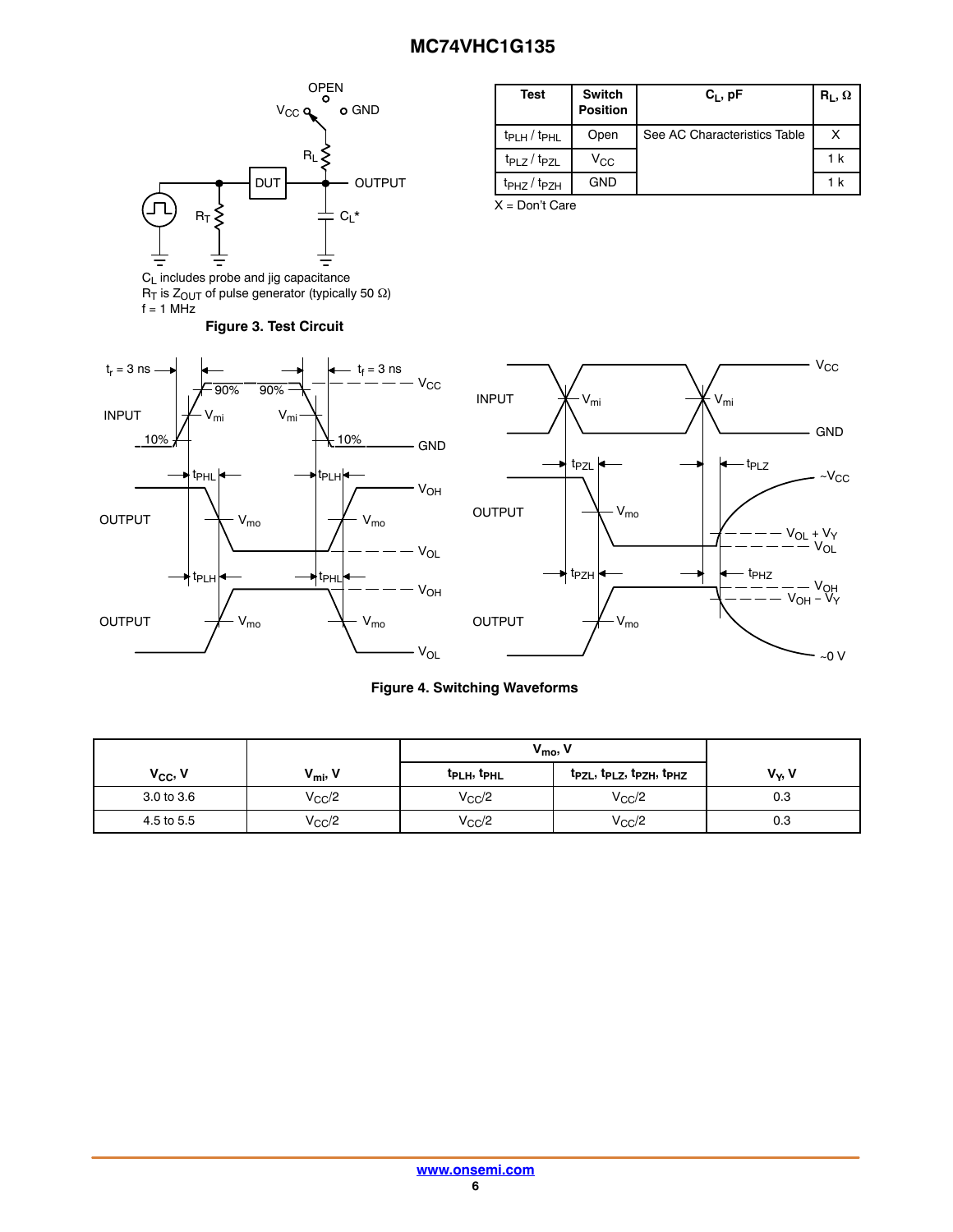#### <span id="page-6-0"></span>**ORDERING INFORMATION**

| <b>Device</b>                          | Packages                   | <b>Specific Device</b><br>Code | <b>Pin 1 Orientation</b><br>(See below) | Shipping <sup>†</sup> |
|----------------------------------------|----------------------------|--------------------------------|-----------------------------------------|-----------------------|
| M74VHC1G135DFT1G                       | $SC-88A$                   | VZ                             | Q <sub>2</sub>                          | 3000 / Tape & Reel    |
| M74VHC1G135DFT1G-L22038**              | $SC-88A$                   | VZ                             | Q2                                      | 3000 / Tape & Reel    |
| M74VHC1G135DFT2G                       | $SC-88A$                   | VZ                             | Q4                                      | 3000 / Tape & Reel    |
| M74VHC1G135DFT2G-L22038**              | $SC-88A$                   | VZ                             | Q4                                      | 3000 / Tape & Reel    |
| NLVVHC1G135DFT2G*                      | $SC-88A$                   | VZ                             | Q4                                      | 3000 / Tape & Reel    |
| MC74VHC1G135DBVT1G                     | $SC-74A$                   | VZ                             | Q4                                      | 3000 / Tape & Reel    |
| M74VHC1G135DTT1G**                     | TSOP-5                     | VZ                             | Q <sub>4</sub>                          | 3000 / Tape & Reel    |
| MC74VHC1G135XV5T2G<br>(In Development) | SOT-553                    | <b>TBD</b>                     | Q <sub>4</sub>                          | 4000 / Tape & Reel    |
| MC74VHC1G135P5T5G<br>(In Development)  | SOT-953                    | <b>TBD</b>                     | Q2                                      | 8000 / Tape & Reel    |
| MC74VHC1G135MU1TCG<br>(In Development) | UDFN6, 1.45 x 1.0,<br>0.5P | <b>TBD</b>                     | Q <sub>4</sub>                          | 3000 / Tape & Reel    |
| MC74VHC1G135MU3TCG<br>(In Development) | UDFN6, 1.0 x 1.0,<br>0.35P | <b>TBD</b>                     | Q4                                      | 3000 / Tape & Reel    |

†For information on tape and reel specifications, including part orientation and tape sizes, please refer to our Tape and Reel Packaging Specifications Brochure, BRD8011/D.

\*NLV Prefix for Automotive and Other Applications Requiring Unique Site and Control Change Requirements; AEC−Q100 Qualified and PPAP Capable.

\*\* Please refer to NLV specifications for this device.

#### **Pin 1 Orientation in Tape and Reel**

#### **Direction of Feed**

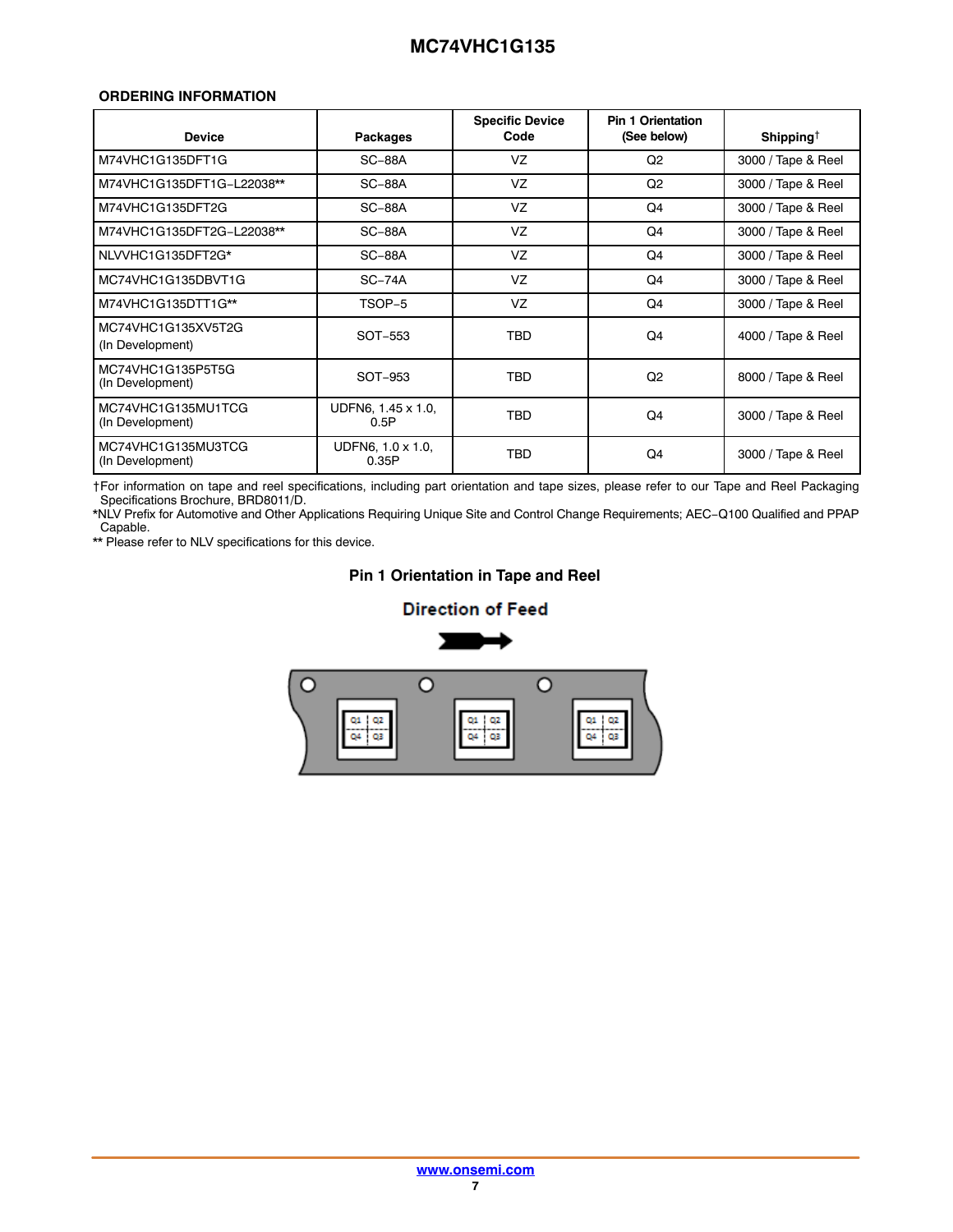#### **PACKAGE DIMENSIONS**

**SC−88A (SC−70−5/SOT−353)** CASE 419A−02 ISSUE L







NOTES: 1. DIMENSIONING AND TOLERANCING PER ANSI Y14.5M, 1982. 2. CONTROLLING DIMENSION: INCH.

3. 419A−01 OBSOLETE. NEW STANDARD

419A−02. 4. DIMENSIONS A AND B DO NOT INCLUDE MOLD FLASH, PROTRUSIONS, OR GATE BURRS.

|     | <b>INCHES</b> |       | <b>MILLIMETERS</b> |      |  |
|-----|---------------|-------|--------------------|------|--|
| DIM | MIN           | MAX   | MIN                | MAX  |  |
| Α   | 0.071         | 0.087 | 1.80               | 2.20 |  |
| в   | 0.045         | 0.053 | 1.15               | 1.35 |  |
| C   | 0.031         | 0.043 | 0.80               | 1.10 |  |
| D   | 0.004         | 0.012 | 0.10               | 0.30 |  |
| G   | 0.026 BSC     |       | 0.65 BSC           |      |  |
| н   |               | 0.004 |                    | 0.10 |  |
| J.  | 0.004         | 0.010 | 0.10               | 0.25 |  |
| ĸ   | 0.004         | 0.012 | 0.10               | 0.30 |  |
| N   | 0.008 REF     |       | 0.20 REF           |      |  |
| S   | 0.079         | 0.087 | 2.00               | 2.20 |  |

**SOLDER FOOTPRINT\***



\*For additional information on our Pb−Free strategy and soldering details, please download the **onsemi** Soldering and Mounting Techniques Reference Manual, SOLDERRM/D.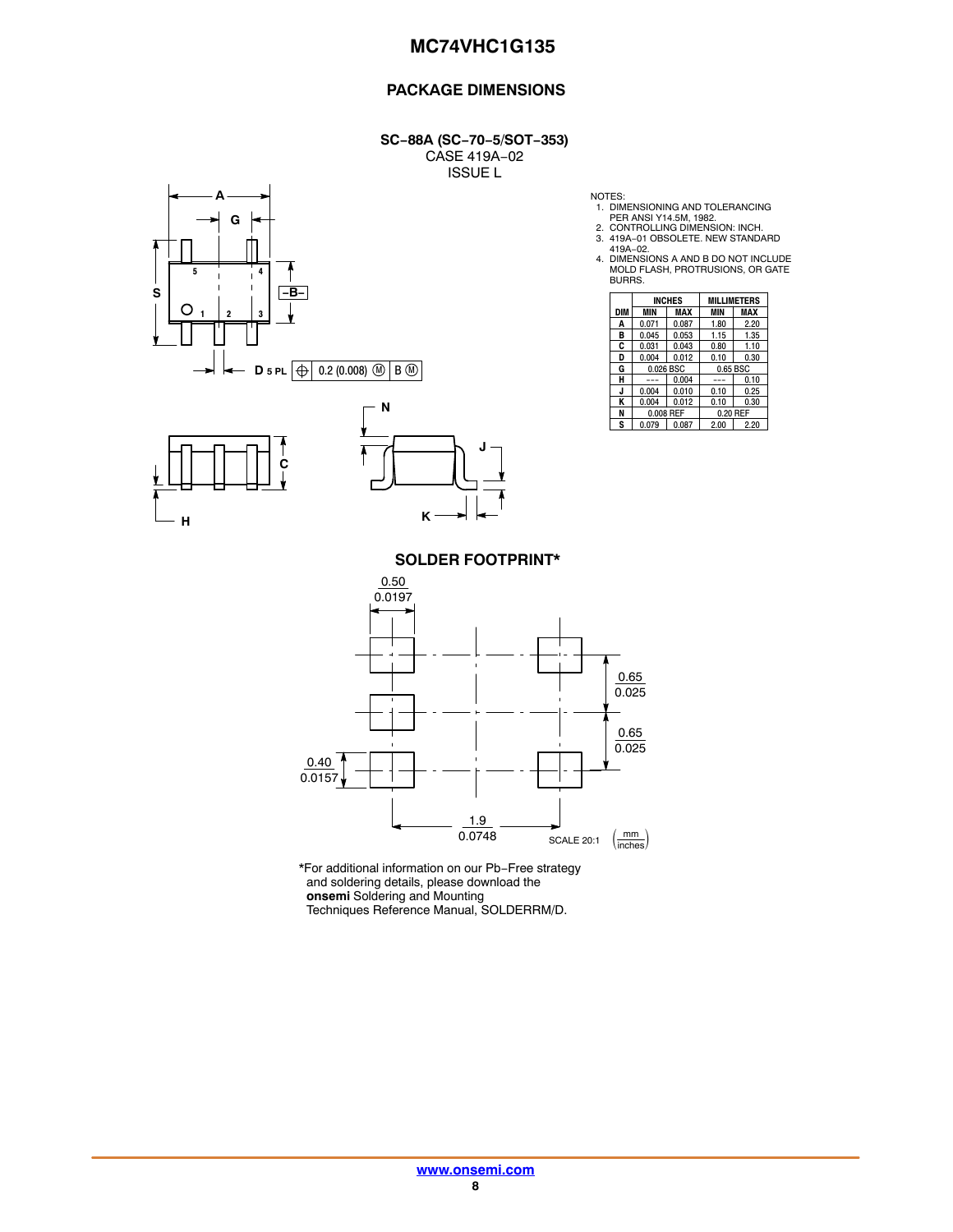#### **PACKAGE DIMENSIONS**

#### **SC−74A** CASE 318BQ ISSUE B

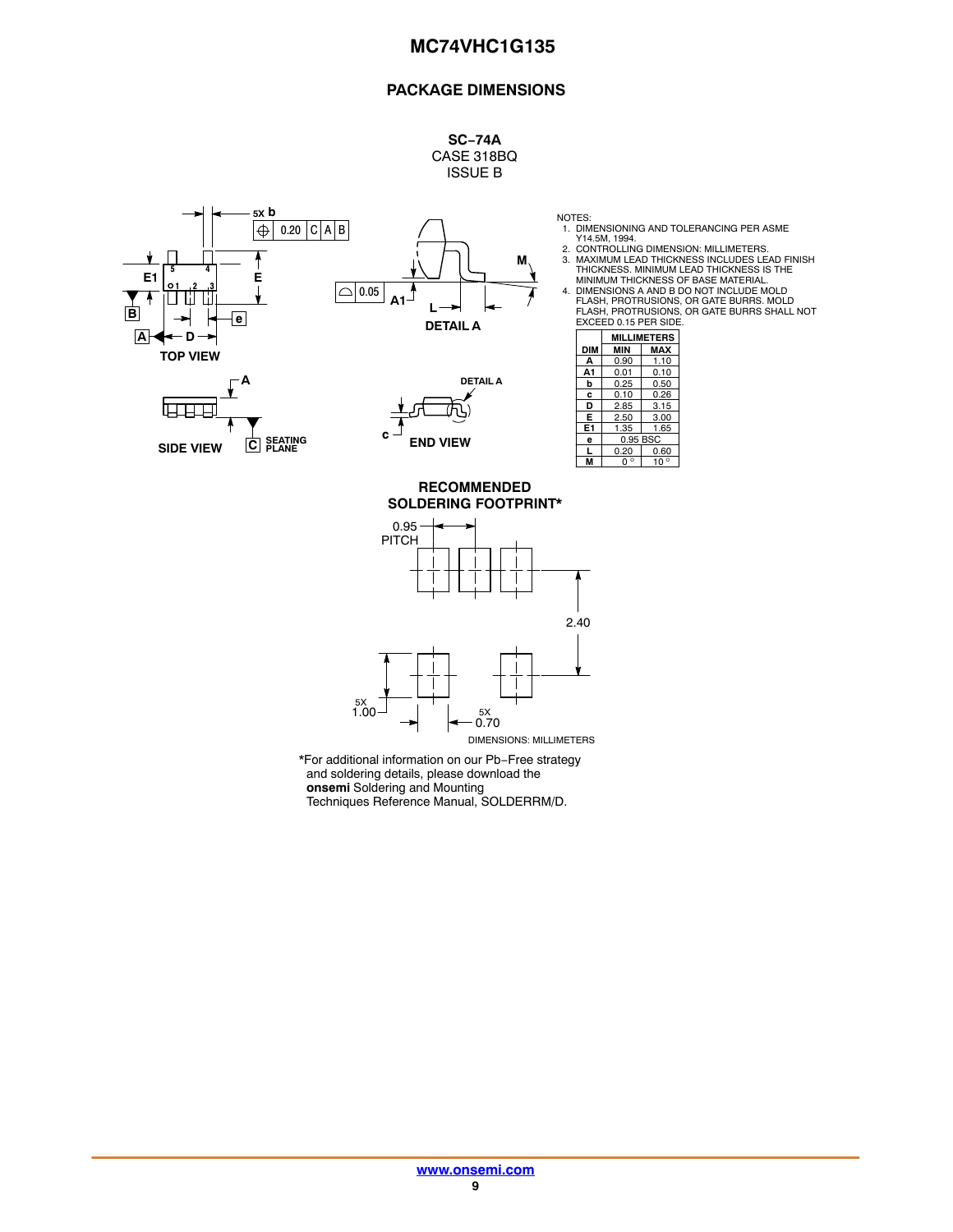#### **PACKAGE DIMENSIONS**

**TSOP−5** CASE 483−02 ISSUE M





**DETAIL Z**

- 
- NOTES:<br>1. DIMENSIONING AND TOLERANCING PER ASME<br>2. CONTROLLING DIMENSION: MILLIMETERS.<br>3. MAXIMUM LEAD THICKNESS INCLUDES LEAD FINISH<br>THICKNESS. MINIMUM THICKNESS OF BASE MATERIAL.<br>MINIMUM THICKNESS OF BASE MATERIAL.
- 4. DIMENSIONS A AND B DO NOT INCLUDE MOLD FLASH, PROTRUSIONS, OR GATE BURRS. MOLD FLASH, PROTRUSIONS, OR GATE BURRS SHALL NOT EXCEED 0.15 PER SIDE. DIMENSION A.
- 5. OPTIONAL CONSTRUCTION: AN ADDITIONAL TRIMMED LEAD IS ALLOWED IN THIS LOCATION. TRIMMED LEAD NOT TO EXTEND MORE THAN 0.2 FROM BODY.

|            | <b>MILLIMETERS</b> |              |  |
|------------|--------------------|--------------|--|
| <b>DIM</b> | MIN                | MAX          |  |
| А          | 2.85               | 3.15         |  |
| в          | 1.35               | 1.65         |  |
| С          | 0.90               | 1.10         |  |
| D          | 0.25               | 0.50         |  |
| G          | 0.95 BSC           |              |  |
| н          | 0.01<br>0.10       |              |  |
| J          | 0.10               | 0.26         |  |
| κ          | 0.20               | 0.60         |  |
| м          | n °                | $10^{\circ}$ |  |
| s          | 2.50               | 3.00         |  |



**TOP VIEW**

#### **SOLDERING FOOTPRINT\***

**END VIEW**

**J**



\*For additional information on our Pb−Free strategy and soldering details, please download the **onsemi** Soldering and Mounting

Techniques Reference Manual, SOLDERRM/D.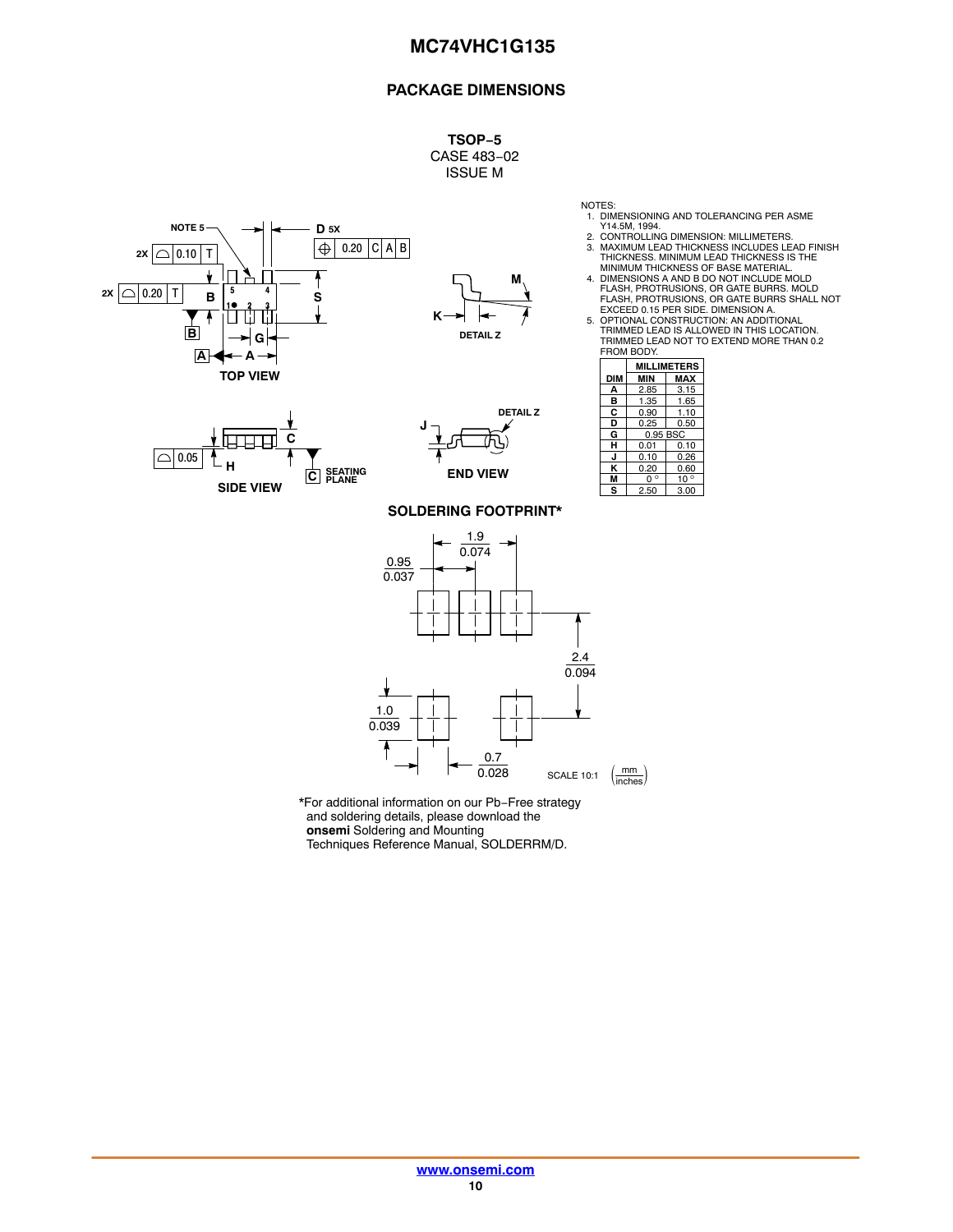#### **PACKAGE DIMENSIONS**

**SOT−553, 5 LEAD** CASE 463B ISSUE C





NOTES:<br>1. DIMENSIONING AND TOLERANCING PER ANSI Y14.5M, 1982.<br>2. CONTROLLING DIMENSION: MILLIMETERS<br>3. MAXIMUM LEAD THICKNESS INCLUDES LEAD FINISH<br>THICKNESS. MINIMUM LEAD THICKNESS IS THE MINIMUM<br>THICKNESS OF BASE MATERIAL

|            | <b>MILLIMETERS</b> |            |            | <b>INCHES</b> |            |            |
|------------|--------------------|------------|------------|---------------|------------|------------|
| <b>DIM</b> | <b>MIN</b>         | <b>NOM</b> | <b>MAX</b> | <b>MIN</b>    | <b>NOM</b> | <b>MAX</b> |
| А          | 0.50               | 0.55       | 0.60       | 0.020         | 0.022      | 0.024      |
| b          | 0.17               | 0.22       | 0.27       | 0.007         | 0.009      | 0.011      |
| c          | 0.08               | 0.13       | 0.18       | 0.003         | 0.005      | 0.007      |
| D          | 1.55               | 1.60       | 1.65       | 0.061         | 0.063      | 0.065      |
| E.         | 1.15               | 1.20       | 1.25       | 0.045         | 0.047      | 0.049      |
| е          |                    | 0.50 BSC   |            |               | 0.020 BSC  |            |
|            | 0.10               | 0.20       | 0.30       | 0.004         | 0.008      | 0.012      |
| HΕ         | 1.55               | 1.60       | 1.65       | 0.061         | 0.063      | 0.065      |

#### **SOLDERING FOOTPRINT\***



\*For additional information on our Pb−Free strategy and soldering details, please download the **onsemi** Soldering and Mounting Techniques Reference Manual, SOLDERRM/D.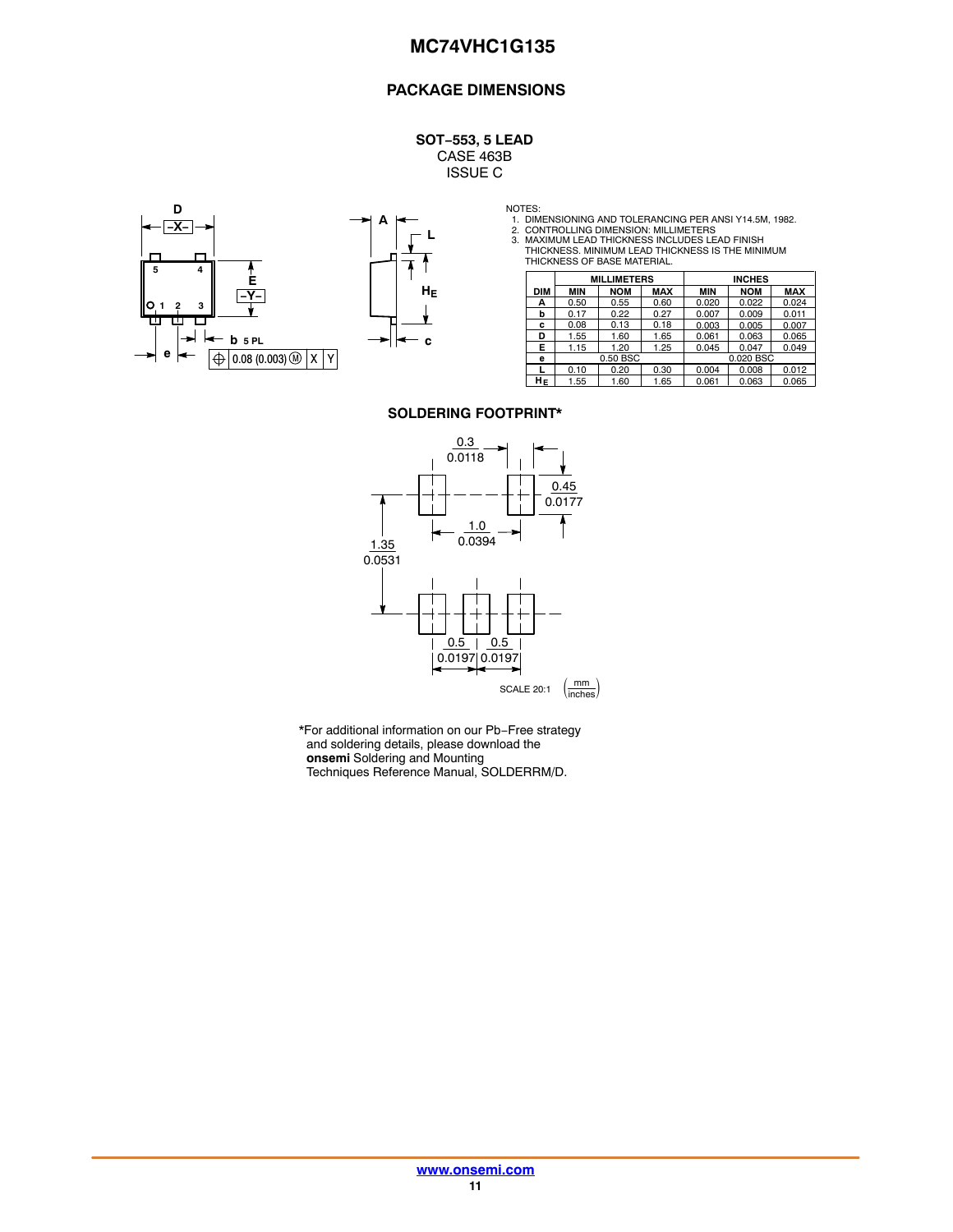#### **PACKAGE DIMENSIONS**

**SOT−953** CASE 527AE ISSUE E



**TOP VIEW**





- 
- 
- NOTES:<br>
1. DIMENSIONING AND TOLERANCING PER ASME<br>
2. CONTROLLING DIMENSION: MILLIMETERS<br>
2. CONTROLLING DIMENSION: MILLIMETERS<br>
3. MAXIMUM LEAD THICKNESS INCLUDES LEAD<br>
FINISH. MINIMUM LEAD THICKNESS IS THE<br>
MINIMUM THICKN

|            | <b>MILLIMETERS</b> |            |      |
|------------|--------------------|------------|------|
| <b>DIM</b> | <b>MIN</b>         | <b>NOM</b> | MAX  |
| Δ          | 0.34               | 0.37       | 0.40 |
| b          | 0.10               | 0.15       | 0.20 |
| С          | 0.07               | 0.12       | 0.17 |
| D          | 0.95               | 1.00       | 1.05 |
| E          | 0.75               | 0.80       | 0.85 |
| e          | 0.35 BSC           |            |      |
| HЕ         | 0.95               | 1.00       | 1.05 |
|            | 0.175 REF          |            |      |
| L2         | 0.05               | 0.10       | 0.15 |
| LЗ         |                    |            | 0.15 |

#### **SOLDERING FOOTPRINT\***



DIMENSIONS: MILLIMETERS

\*For additional information on our Pb−Free strategy and soldering details, please download the **onsemi** Soldering and Mounting Techniques Reference Manual, SOLDERRM/D.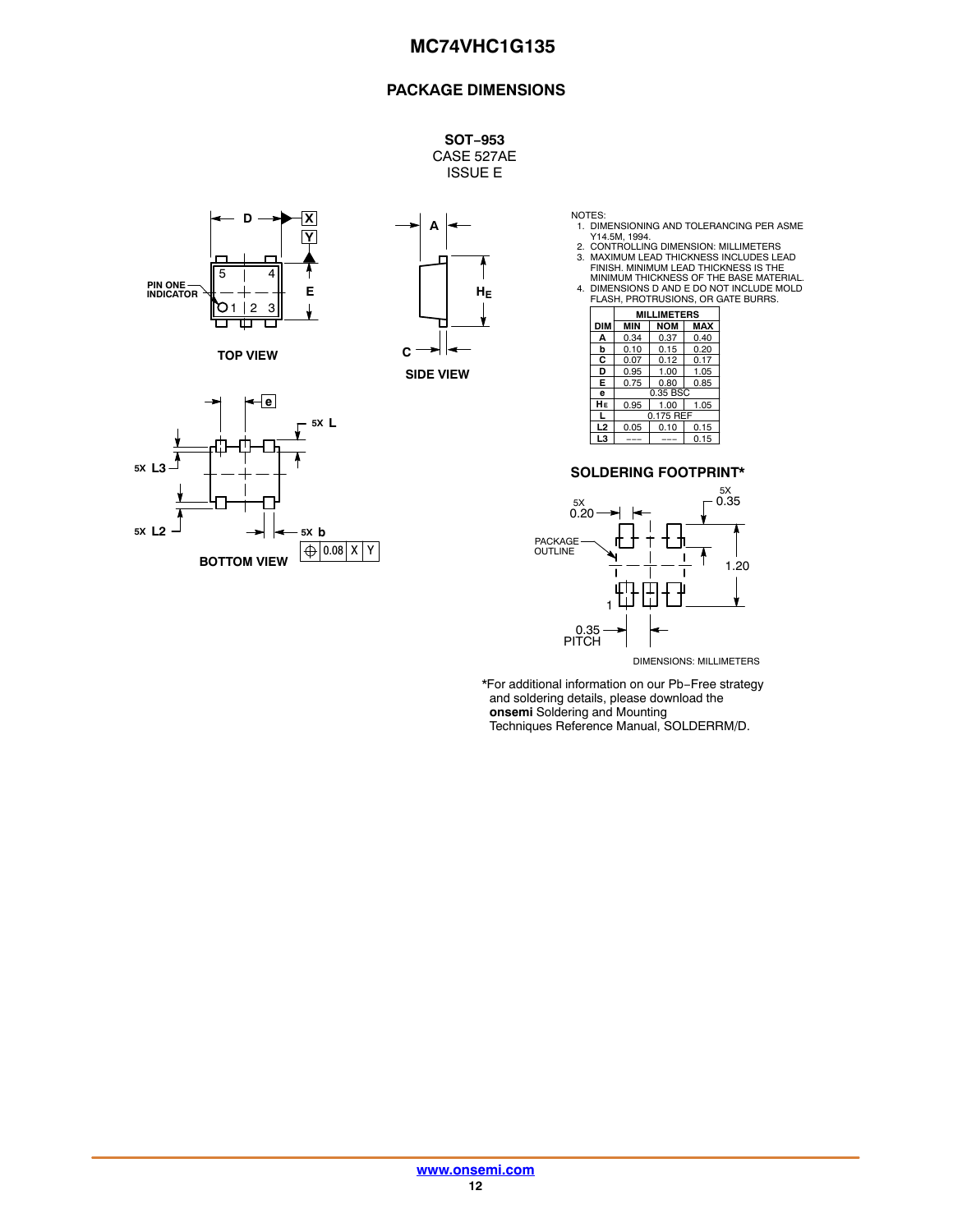#### **PACKAGE DIMENSIONS**